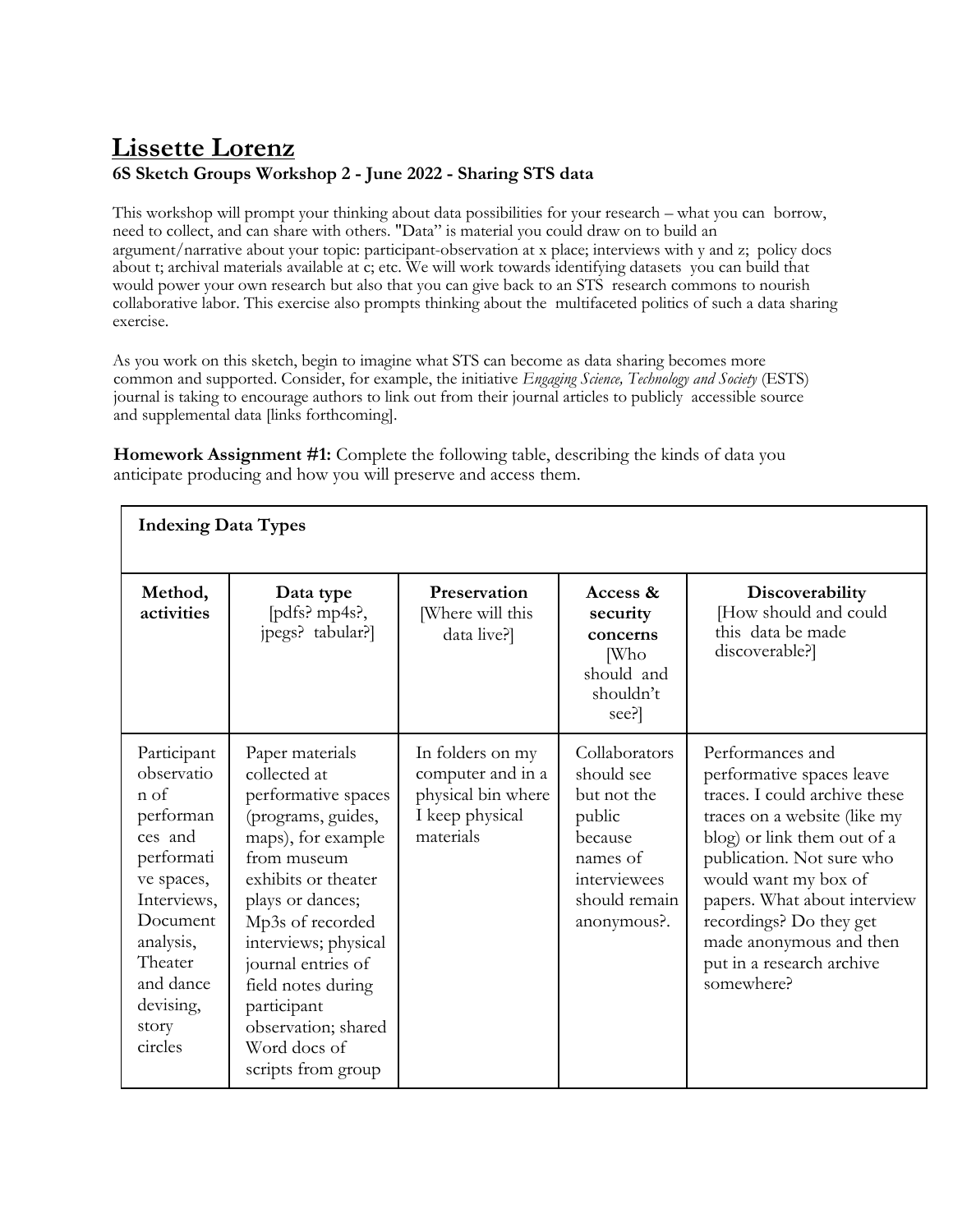| devised plays or<br>story circles, video<br>recordings<br>$(mp4? .mov?)$ of<br>performances, jpeg<br>images of artifacts<br>in the field (works<br>of art, vistas, action<br>shots of cultural<br>activities) |  |  |
|---------------------------------------------------------------------------------------------------------------------------------------------------------------------------------------------------------------|--|--|
|---------------------------------------------------------------------------------------------------------------------------------------------------------------------------------------------------------------|--|--|

## **Homework Assignment #2: Data Availability Statement**

*Choose one of the data you identified above and draft a hypothetical data availability statement using the instructions (taken from ESTS site) here.*

The data availability statement should include:

- A brief summary of the materials that have been provided as source data;
	- Scripts, recordings of performances, digital photo albums, scans of paper materials to be shared with a digital archive or put on a blog.
- Why do you consider this source data to be a valuable contribution to the field of STS? Why did you choose to include this particular data/dataset/evidence/instrumentation? ○ Art/ifacts to be re-analyzed in the future that can be used to make more art/ifacts.
- Who do you think might be interested in this data? Who should ideally be engaging with
	- this data? Are there any productive lines of inquiry that you might suggest others take? ○ Other art-scientists, artists, citizen scientists, scholars who want to continue on with this line of research/inquiry. 3/11 digital archives already exist and I can contribute to them.
- A brief summary of any materials that have not been shared (what additional materials have you decided not to share for any variety of reasons, e.g. legal; ethical; technical; time limitations; etc.?).
	- Any interview materials I have not received permission to share.
- A brief outline of the histories/contexts that created this data (personal, institutional, national, ecological, etc.) We invite you to describe the (historical) conditions necessary for the data to be made.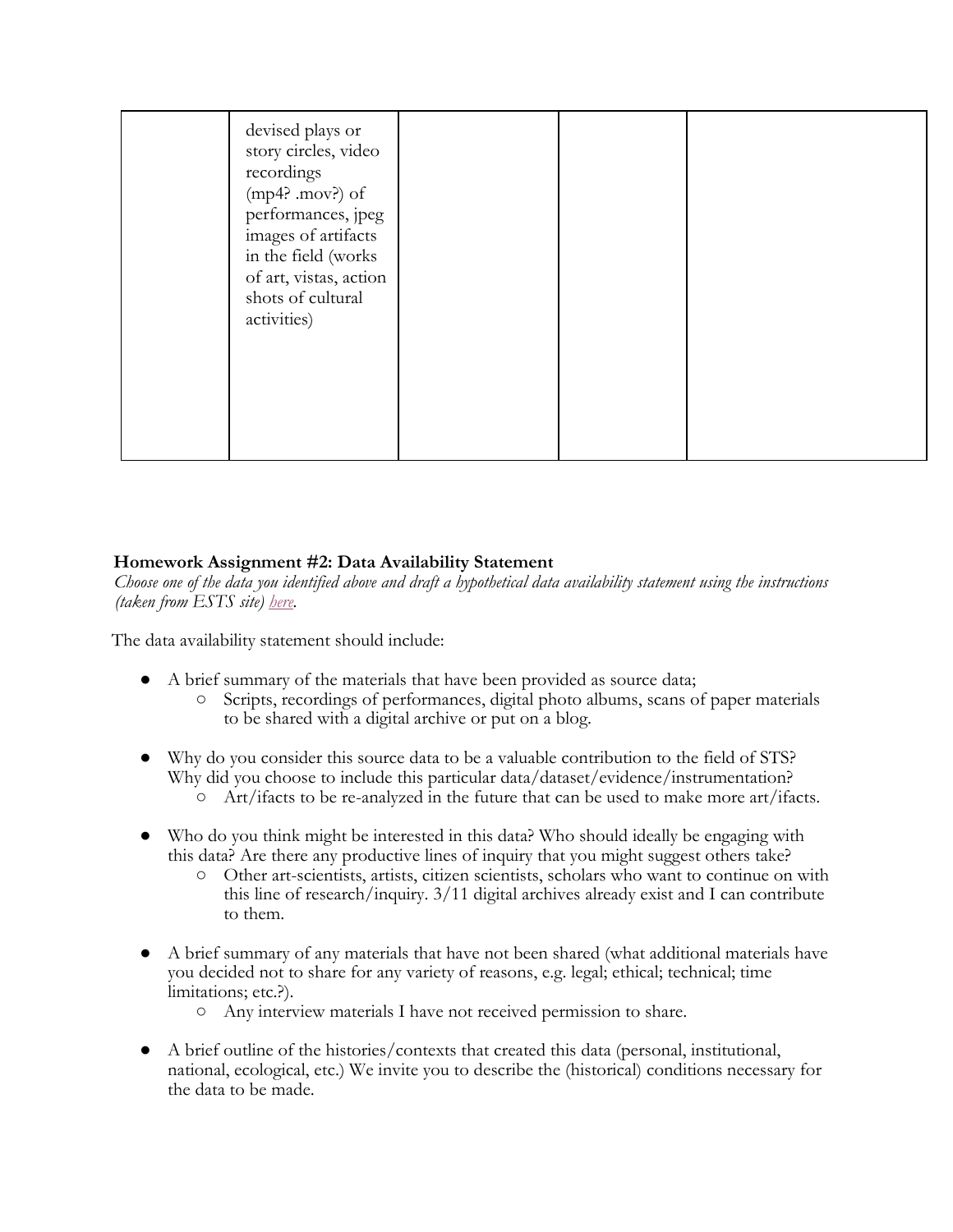○ This reminds me of the artist's statement, in which the artist describes how they came to create the piece. I would state that I was in Japan during the 3/11 triple disaster and have been tied to it ever since, returning to the country multiple times, drawing ever closer to the disaster site, collecting as many materials as I could along the way. This has been made possible by my ability to travel to the country, but which due to COVID restrictions has put this process on pause until Japan reopens to international travelers.

## **Homework Assignment #3: Curating Borrowed Data**

| <b>Curating Borrowed Data</b>                                                                                        |                                                                                                                                                                                                                                                                                                                                                                                                                                                                                                    |
|----------------------------------------------------------------------------------------------------------------------|----------------------------------------------------------------------------------------------------------------------------------------------------------------------------------------------------------------------------------------------------------------------------------------------------------------------------------------------------------------------------------------------------------------------------------------------------------------------------------------------------|
| In this sketch, identify and describe already-<br>existing data collections that you can draw into<br>your research. |                                                                                                                                                                                                                                                                                                                                                                                                                                                                                                    |
| https://disaster-sts-<br>network.org/content/archiving-anthropocene-<br>2021/essay                                   | 2021 course, Archiving for the Anthropocene, had<br>a section on "Radiation Governance" and at least<br>one class period dedicated to Fukushima. Tim (Tim<br>Schütz, (tschuetz@uci.edu)<br>PhD Researcher, Anthropology, University of<br>California, Irvine) was the instructor. I have a<br>meeting with hima and Kim in December, will ask<br>him about the convergence of Anthropocene and<br>radiation governance project. Tim and Kim are<br>both members of the radiation governance group. |
| https://jdarchive.org/en                                                                                             | Harvard's Japan Disaster Digital Archive, which I<br>found the link for on DSTS Network's radiation<br>governance group page                                                                                                                                                                                                                                                                                                                                                                       |